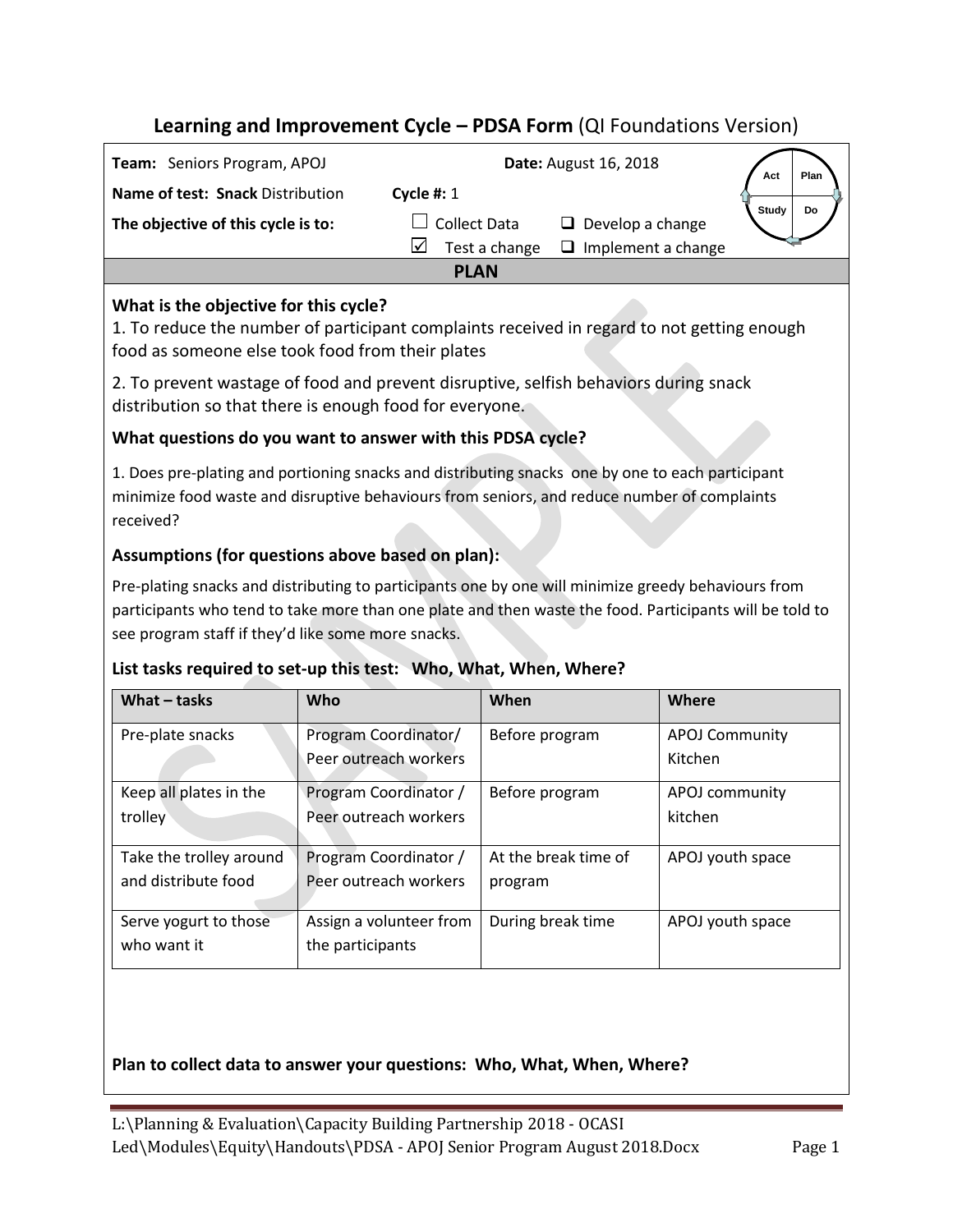| <b>What Data?</b>                                                                                                                                       | <b>Who Collect?</b> | <b>When collect?</b> | <b>Where collect?</b> | <b>How collect?</b> |  |  |  |
|---------------------------------------------------------------------------------------------------------------------------------------------------------|---------------------|----------------------|-----------------------|---------------------|--|--|--|
| Number of                                                                                                                                               | Thuy                | At the end of each   | APOJ Youth Space      | Verbally and        |  |  |  |
| complaints                                                                                                                                              |                     | session              |                       | evaluation forms    |  |  |  |
| received from                                                                                                                                           |                     |                      |                       |                     |  |  |  |
| participants                                                                                                                                            |                     |                      |                       |                     |  |  |  |
| regarding food                                                                                                                                          |                     |                      |                       |                     |  |  |  |
| Number of cases                                                                                                                                         | Thuy                | During snacks        | APOJ youth space      | Observation         |  |  |  |
| of disruptive                                                                                                                                           |                     | distribution         |                       |                     |  |  |  |
| behaviours                                                                                                                                              |                     |                      |                       |                     |  |  |  |
| observed by staff                                                                                                                                       |                     |                      |                       |                     |  |  |  |
|                                                                                                                                                         |                     |                      |                       |                     |  |  |  |
|                                                                                                                                                         |                     |                      |                       |                     |  |  |  |
|                                                                                                                                                         |                     | <b>DO</b>            |                       |                     |  |  |  |
| What did you observe when the test was carried out? Were there any unexpected<br>observations?                                                          |                     |                      |                       |                     |  |  |  |
|                                                                                                                                                         |                     |                      |                       |                     |  |  |  |
|                                                                                                                                                         |                     |                      |                       |                     |  |  |  |
|                                                                                                                                                         |                     |                      |                       |                     |  |  |  |
|                                                                                                                                                         |                     |                      |                       |                     |  |  |  |
|                                                                                                                                                         |                     |                      |                       |                     |  |  |  |
|                                                                                                                                                         |                     | <b>STUDY</b>         |                       |                     |  |  |  |
| Analyze your data and describe the results. How do the results compare with your predictions?                                                           |                     |                      |                       |                     |  |  |  |
|                                                                                                                                                         |                     |                      |                       |                     |  |  |  |
|                                                                                                                                                         |                     |                      |                       |                     |  |  |  |
| What did you learn from this cycle?                                                                                                                     |                     |                      |                       |                     |  |  |  |
|                                                                                                                                                         |                     |                      |                       |                     |  |  |  |
|                                                                                                                                                         |                     |                      |                       |                     |  |  |  |
|                                                                                                                                                         |                     |                      |                       |                     |  |  |  |
|                                                                                                                                                         |                     | <b>ACT</b>           |                       |                     |  |  |  |
| Are you ready to implement? (Feel confident in change, have tested under different conditions<br>and have no more questions)                            |                     |                      |                       |                     |  |  |  |
| $\Box$ no<br>$\Box$ yes                                                                                                                                 |                     |                      |                       |                     |  |  |  |
| Plan for the next cycle (Have more questions, need to make adjustments).                                                                                |                     |                      |                       |                     |  |  |  |
| Does having participants line up to get food and filling their plates only with items they want<br>help to reduce disruptive behaviours and food waste? |                     |                      |                       |                     |  |  |  |
| Describe the objective for your next cycle:                                                                                                             |                     |                      |                       |                     |  |  |  |
|                                                                                                                                                         |                     |                      |                       |                     |  |  |  |

L:\Planning & Evaluation\Capacity Building Partnership 2018 - OCASI Led\Modules\Equity\Handouts\PDSA - APOJ Senior Program August 2018.Docx Page 2